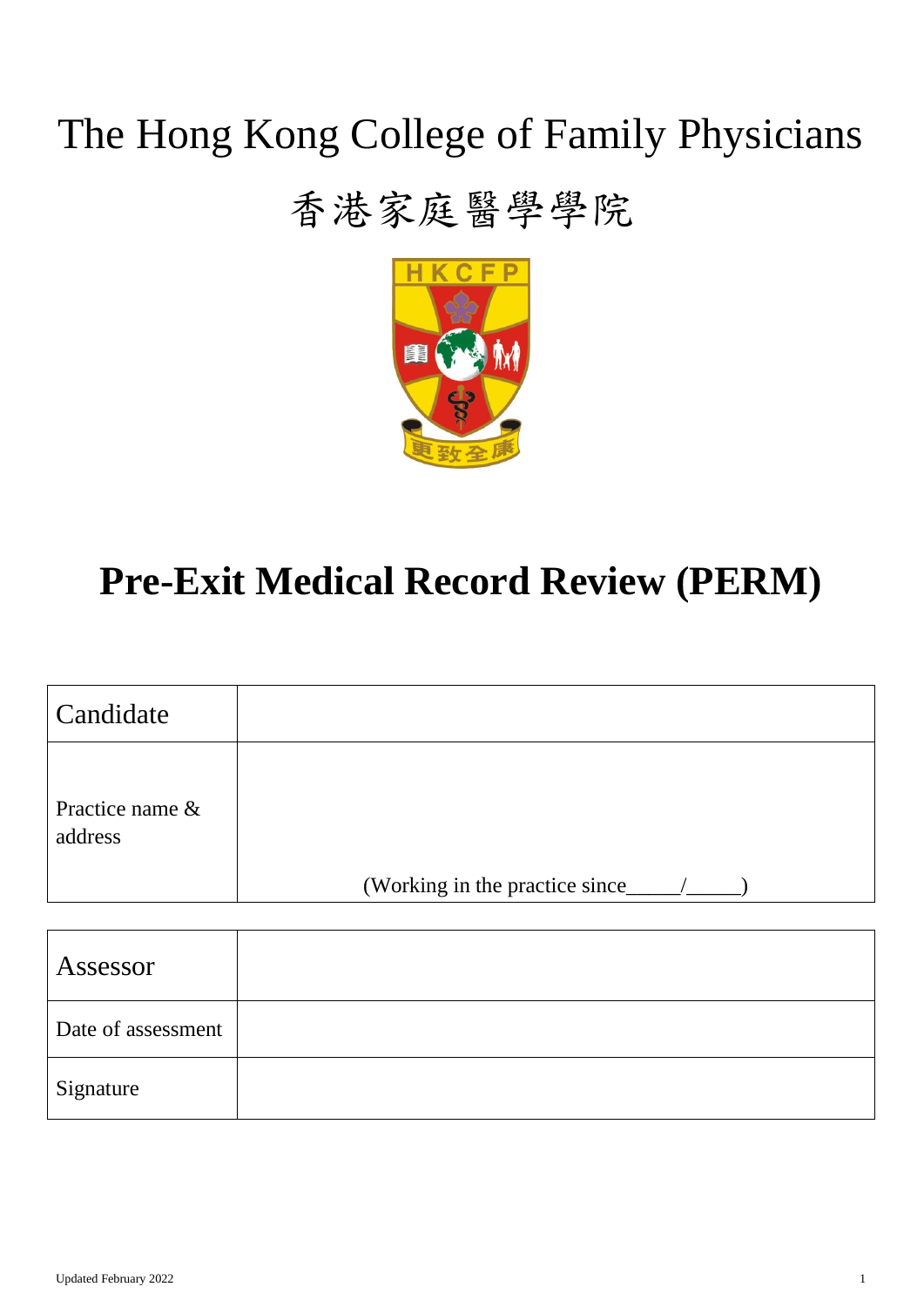#### **Introduction**

- PERM is an interim assessment for candidates whom are preparing to attempt the Exit Examination of the Hong Kong College of Family Physicians (HKCFP)
- Please refer to relevant information from HKCFP on the requirements of PERM
- **100 medical records**:
	- o Candidate collects medical records of 100 different patients in a six-week period between 1<sup>st</sup> of May and 31<sup>st</sup> August
	- o The format and requirement should be generally in line of Part D of Practice Assessment
	- o The format of medical records can be computerized, paper or a hybrid of both
- **100-Case Log**:
	- o A table summary of the 100 medical records collected, in the specified format
- An assessor (candidate's Clinical Supervisor in higher training or a PA Examiner) chooses ten medical records from the 100-case log to mark – using the **PERM Assessment Form**
- Comment and feedback must be given to the candidate; and recorded
- The ten medical records assessed must be kept till 31st March of the next year. These records will be reviewed by delegates of Specialty Board for:
	- o suspected misconduct in PERM when necessary; OR
	- o quality assurance as agreed by the candidates and assessors
- Documentary proof to be submitted at the Exit Examination Application:
	- o **100-case log**
	- o **PERM Assessment Form** --- please note any part(s) rated grade "N" will not be accepted

Appendix: Template for 100-Case Log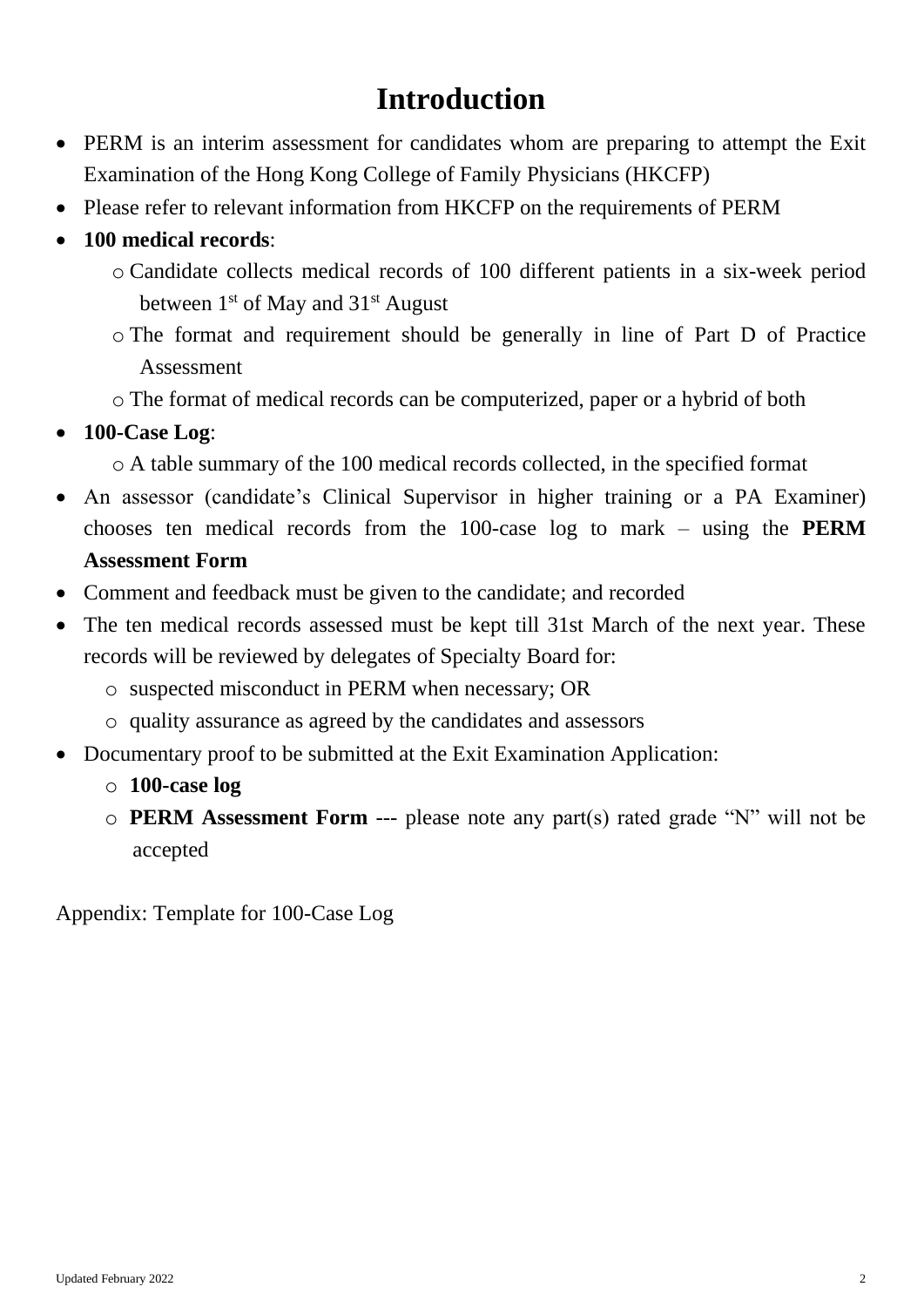#### **PERM Assessment Form**

|    | Enter the serial number of the<br>records (i.e., $1 - 100$ ) chosen<br>from the 100-Case log $\rightarrow$ | 5<br>3<br>1<br>$\overline{2}$<br>$\overline{\mathbf{4}}$                                                                                                                                                                                                                                                                                                                                                             |  |  |  |  | 6 | 7 | 8 | 9 | 10 |
|----|------------------------------------------------------------------------------------------------------------|----------------------------------------------------------------------------------------------------------------------------------------------------------------------------------------------------------------------------------------------------------------------------------------------------------------------------------------------------------------------------------------------------------------------|--|--|--|--|---|---|---|---|----|
|    | 0. Legibility                                                                                              |                                                                                                                                                                                                                                                                                                                                                                                                                      |  |  |  |  |   |   |   |   |    |
| i. | <b>Basic</b><br><b>Information</b>                                                                         |                                                                                                                                                                                                                                                                                                                                                                                                                      |  |  |  |  |   |   |   |   |    |
|    |                                                                                                            | Allergy / Adverse drug reactions<br>Social history, occupation<br>$\bullet$<br>$\bullet$<br>Current medication list<br>Height, weight, BMI/ growth chart;<br>$\bullet$<br>$\bullet$<br>blood pressure<br>Problem list (Current / Past health)<br>$\bullet$<br>Immunization<br>Family history (with genogram as<br>$\bullet$<br>$\bullet$<br>appropriate)<br>Tobacco & alcohol use; physical<br>$\bullet$<br>activity |  |  |  |  |   |   |   |   |    |
|    | Grade (please circle one)                                                                                  |                                                                                                                                                                                                                                                                                                                                                                                                                      |  |  |  |  |   |   |   |   |    |
|    | A                                                                                                          | Very good to Outstanding, mastery of most components and capability                                                                                                                                                                                                                                                                                                                                                  |  |  |  |  |   |   |   |   |    |
|    | $\mathbf C$                                                                                                | Satisfactory to good in most components                                                                                                                                                                                                                                                                                                                                                                              |  |  |  |  |   |   |   |   |    |
|    | E                                                                                                          | Need to overcome some omissions / defects that have impact on patient care                                                                                                                                                                                                                                                                                                                                           |  |  |  |  |   |   |   |   |    |
|    | N                                                                                                          | Need attention to avoid unsafe practice                                                                                                                                                                                                                                                                                                                                                                              |  |  |  |  |   |   |   |   |    |
|    | ii. Consultation notes                                                                                     |                                                                                                                                                                                                                                                                                                                                                                                                                      |  |  |  |  |   |   |   |   |    |
|    | Date of the consultation                                                                                   |                                                                                                                                                                                                                                                                                                                                                                                                                      |  |  |  |  |   |   |   |   |    |
|    | Main reason(s) of consultation                                                                             |                                                                                                                                                                                                                                                                                                                                                                                                                      |  |  |  |  |   |   |   |   |    |
|    | Clinical findings                                                                                          |                                                                                                                                                                                                                                                                                                                                                                                                                      |  |  |  |  |   |   |   |   |    |
|    | Diagnosis/ Working diagnosis                                                                               |                                                                                                                                                                                                                                                                                                                                                                                                                      |  |  |  |  |   |   |   |   |    |
|    | Management                                                                                                 |                                                                                                                                                                                                                                                                                                                                                                                                                      |  |  |  |  |   |   |   |   |    |
|    | Anticipatory care advice                                                                                   |                                                                                                                                                                                                                                                                                                                                                                                                                      |  |  |  |  |   |   |   |   |    |
|    | Grade (please circle one)                                                                                  |                                                                                                                                                                                                                                                                                                                                                                                                                      |  |  |  |  |   |   |   |   |    |
|    | A                                                                                                          | Very good to Outstanding, mastery of most components and capability                                                                                                                                                                                                                                                                                                                                                  |  |  |  |  |   |   |   |   |    |
|    | $\mathbf C$                                                                                                | Satisfactory to good in most components                                                                                                                                                                                                                                                                                                                                                                              |  |  |  |  |   |   |   |   |    |
|    | E                                                                                                          | Need to overcome some omissions / defects that have impact on patient care                                                                                                                                                                                                                                                                                                                                           |  |  |  |  |   |   |   |   |    |
|    | N                                                                                                          | Need attention to avoid unsafe practice                                                                                                                                                                                                                                                                                                                                                                              |  |  |  |  |   |   |   |   |    |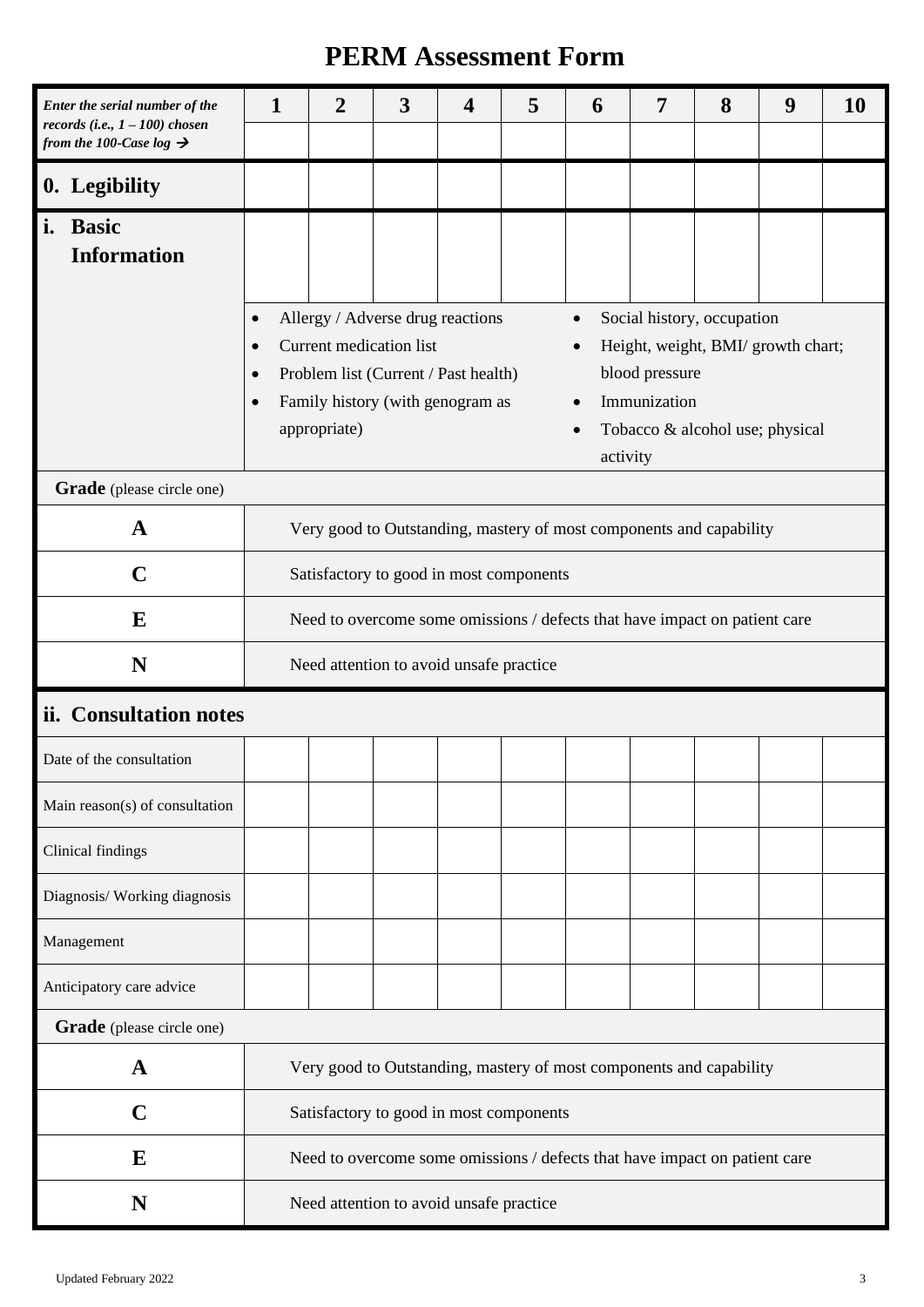| <b>Overall performance</b>       |                                                                            |
|----------------------------------|----------------------------------------------------------------------------|
| <b>Grade</b> (please circle one) |                                                                            |
| A                                | Very good to Outstanding, mastery of most components and capability        |
|                                  | Satisfactory to good in most components                                    |
| F.                               | Need to overcome some omissions / defects that have impact on patient care |
|                                  | Need attention to avoid unsafe practice.                                   |

#### **Feedback:**

#### **i. Basic Information**

| the contract of the contract of the contract of |  |  |  |
|-------------------------------------------------|--|--|--|
|                                                 |  |  |  |
|                                                 |  |  |  |
|                                                 |  |  |  |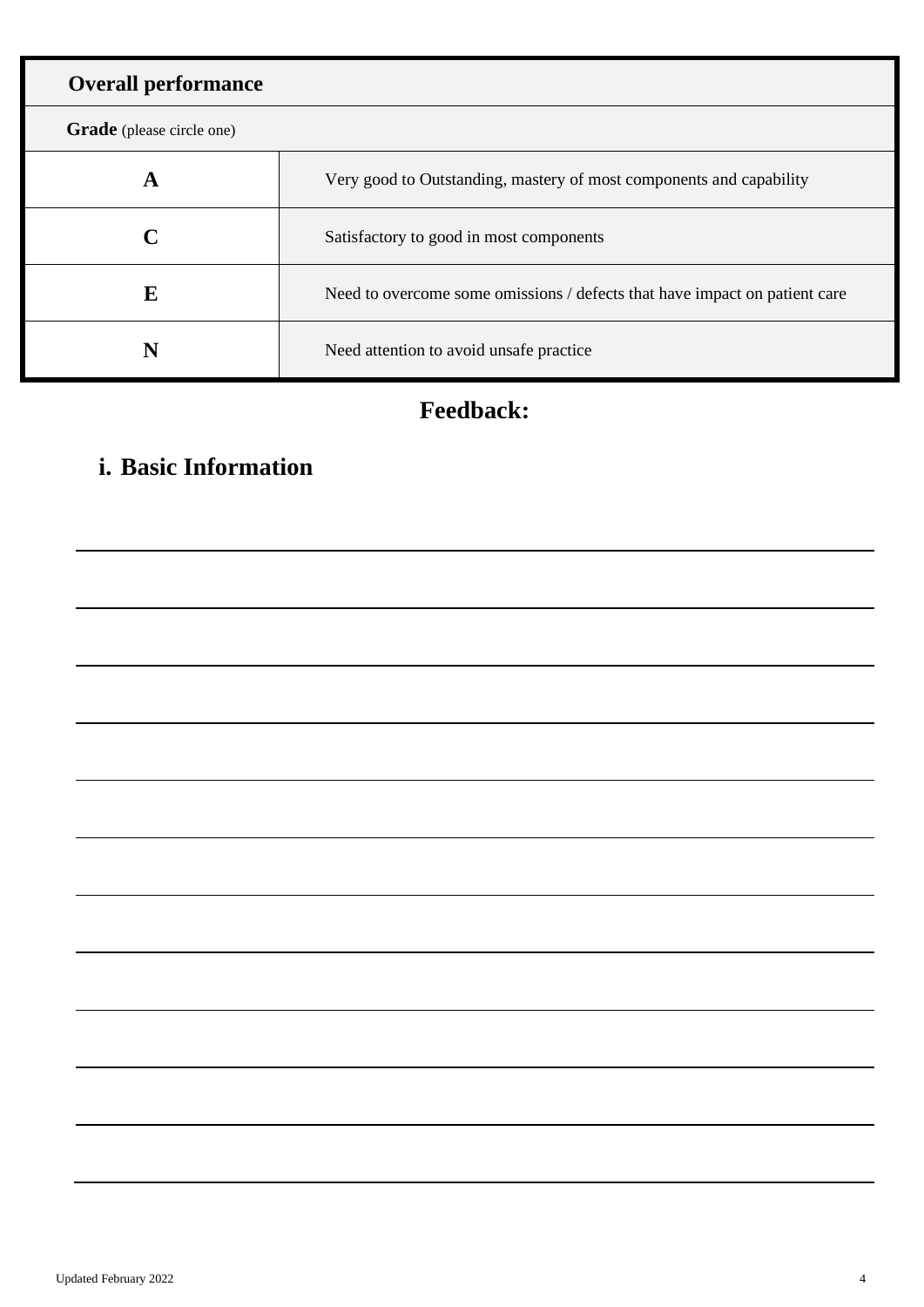| ii. Consultation notes                                                                                               |
|----------------------------------------------------------------------------------------------------------------------|
|                                                                                                                      |
|                                                                                                                      |
| <u> 1989 - Andrea Santa Andrea Andrea Andrea Andrea Andrea Andrea Andrea Andrea Andrea Andrea Andrea Andrea Andr</u> |
| <u> 1989 - Johann Barn, mars an t-Amerikaansk politiker (* 1989)</u>                                                 |
| <u> 1989 - Andrea Andrew Maria (h. 1989).</u>                                                                        |
| ,我们也不会有什么。""我们的人,我们也不会有什么?""我们的人,我们也不会有什么?""我们的人,我们也不会有什么?""我们的人,我们也不会有什么?""我们的人                                     |
|                                                                                                                      |
|                                                                                                                      |
| ,我们也不会有什么。""我们的人,我们也不会有什么?""我们的人,我们也不会有什么?""我们的人,我们也不会有什么?""我们的人,我们也不会有什么?""我们的人                                     |
| ,我们也不会有什么。""我们的人,我们也不会有什么?""我们的人,我们也不会有什么?""我们的人,我们也不会有什么?""我们的人,我们也不会有什么?""我们的人                                     |
|                                                                                                                      |
|                                                                                                                      |
|                                                                                                                      |
|                                                                                                                      |
|                                                                                                                      |
|                                                                                                                      |
|                                                                                                                      |
|                                                                                                                      |
|                                                                                                                      |
|                                                                                                                      |
|                                                                                                                      |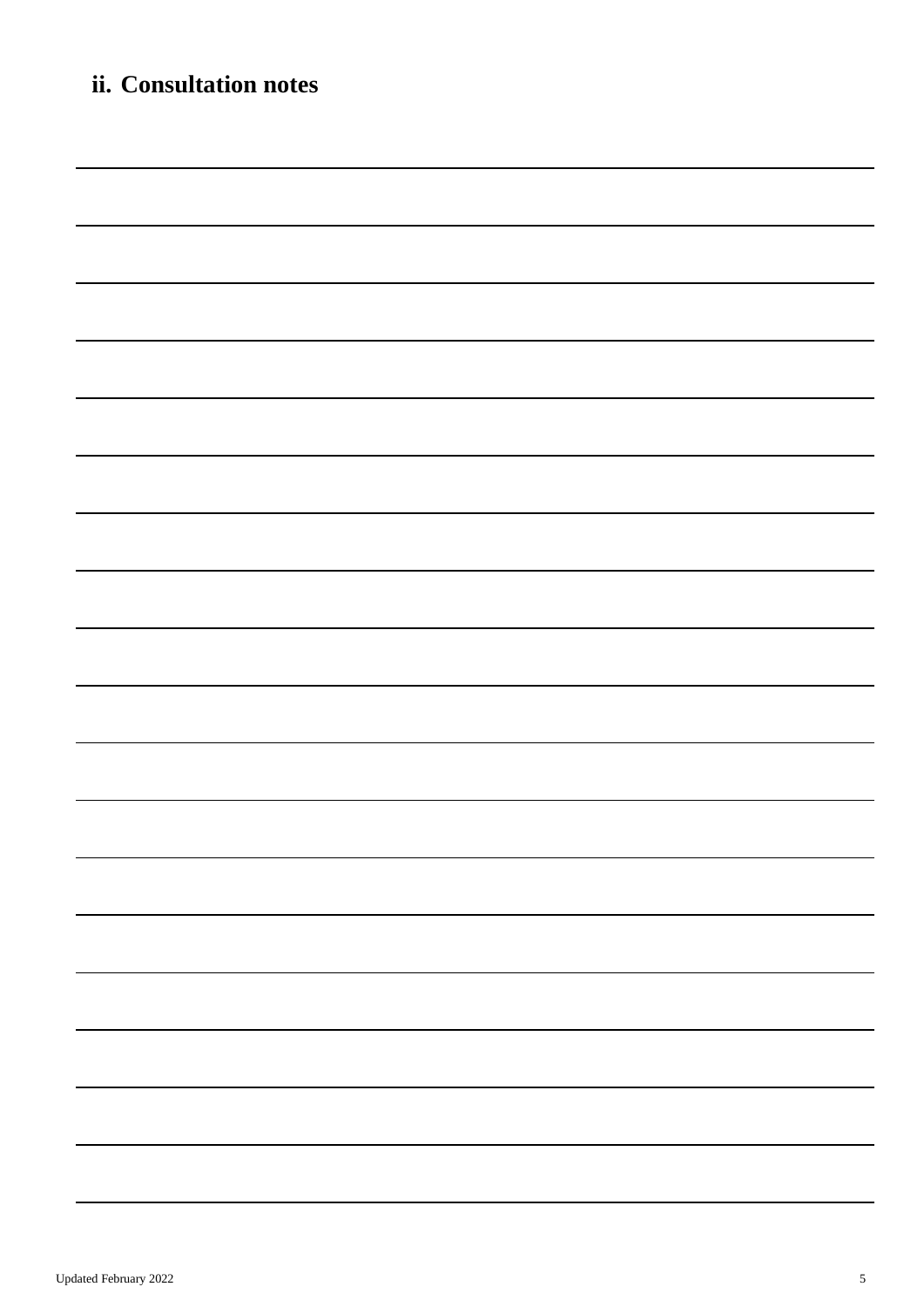| <b>Overall / other comments</b> |  |  |  |  |  |  |
|---------------------------------|--|--|--|--|--|--|
|                                 |  |  |  |  |  |  |
|                                 |  |  |  |  |  |  |
|                                 |  |  |  |  |  |  |
|                                 |  |  |  |  |  |  |
|                                 |  |  |  |  |  |  |
|                                 |  |  |  |  |  |  |
|                                 |  |  |  |  |  |  |
|                                 |  |  |  |  |  |  |
|                                 |  |  |  |  |  |  |
|                                 |  |  |  |  |  |  |
|                                 |  |  |  |  |  |  |
|                                 |  |  |  |  |  |  |
|                                 |  |  |  |  |  |  |
|                                 |  |  |  |  |  |  |
|                                 |  |  |  |  |  |  |
|                                 |  |  |  |  |  |  |
|                                 |  |  |  |  |  |  |
|                                 |  |  |  |  |  |  |
|                                 |  |  |  |  |  |  |
|                                 |  |  |  |  |  |  |
|                                 |  |  |  |  |  |  |
|                                 |  |  |  |  |  |  |
|                                 |  |  |  |  |  |  |
|                                 |  |  |  |  |  |  |
|                                 |  |  |  |  |  |  |
|                                 |  |  |  |  |  |  |

*Assessor please sign on the front page*